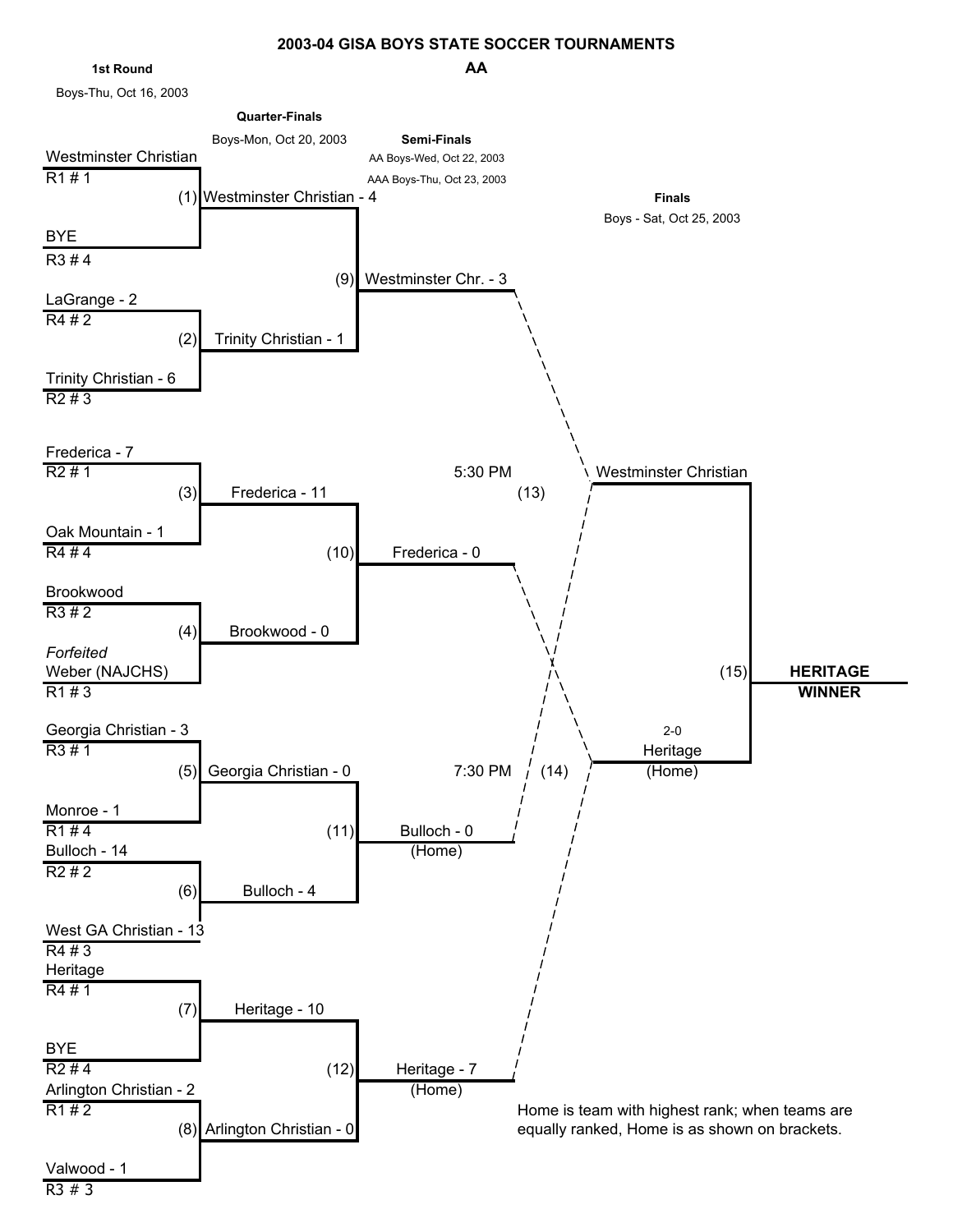## **AAA 2003-04 GISA BOYS STATE SOCCER TOURNAMENTS**

#### **1st Round**

Boys-Thu, Oct 16, 2003

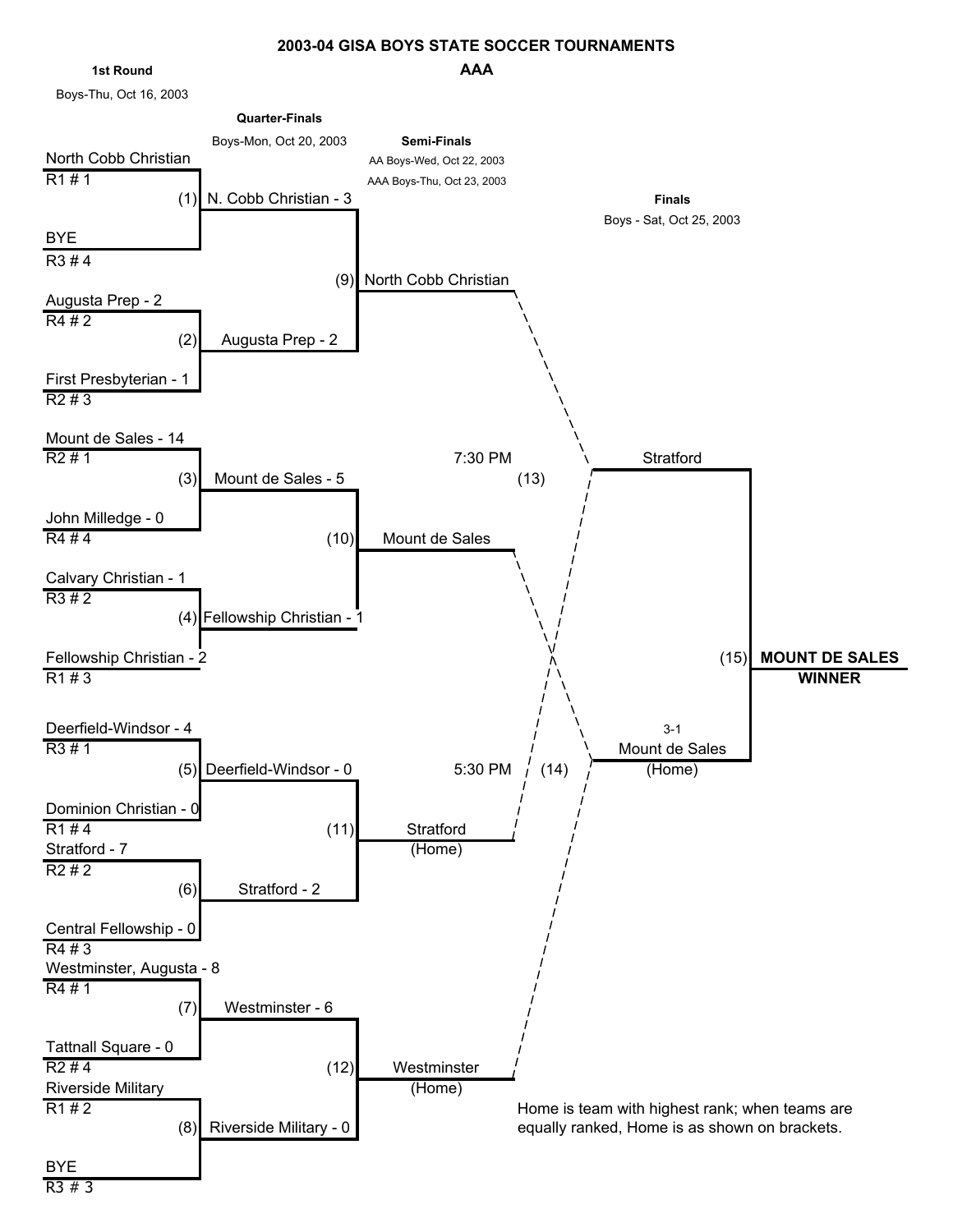# GEORGIA INDEPENDENT SCHOOL ASSOCIATION 2003 BOYS SOCCER ALL-STATE

| АΑ                                                 | <b>SCHOOL</b>                 | Gr             | <b>Position</b>   |  |  |
|----------------------------------------------------|-------------------------------|----------------|-------------------|--|--|
| <b>Brad Moore</b>                                  | <b>Arlington Christian</b>    | <b>SR</b>      | <b>Midfielder</b> |  |  |
| <b>Mark Mashburn</b>                               | <b>Bulloch</b>                | <b>SR</b>      | <b>Sweeper</b>    |  |  |
| <b>Cates Harrington</b>                            | <b>Bulloch</b>                | S <sub>O</sub> | <b>Midfielder</b> |  |  |
| <b>Scott Anderson</b>                              | <b>Frederica</b>              | S <sub>O</sub> | <b>Forward</b>    |  |  |
| <b>Chris Hart</b>                                  | <b>Frederica</b>              | <b>SR</b>      | <b>Defender</b>   |  |  |
| <b>Keegan Priest</b>                               | <b>Frederica</b>              | <b>FR</b>      | <b>Midfielder</b> |  |  |
| <b>Samuel Norman</b>                               | Georgia Christian             | <b>SR</b>      | <b>Midfielder</b> |  |  |
| Alden Marchman                                     | Heritage                      | <b>SR</b>      | <b>Forward</b>    |  |  |
| <b>Brian Martin</b>                                | Heritage                      | <b>SR</b>      | <b>Defender</b>   |  |  |
| <b>Bart Harvischak</b>                             | Heritage                      | <b>SR</b>      | <b>Midfielder</b> |  |  |
| <b>Ryan Ware</b>                                   | Heritage                      | <b>JR</b>      | <b>Forward</b>    |  |  |
| <b>Steve Vitale</b>                                | LaGrange                      | <b>SR</b>      | <b>Forward</b>    |  |  |
| <b>Josh Mallory</b>                                | <b>Trinity Christian</b>      | <b>SR</b>      | <b>Forward</b>    |  |  |
| <b>Ryan Howell</b>                                 | Westminster Christian         | <b>SR</b>      | <b>Defender</b>   |  |  |
| <b>Jase Crenshaw</b>                               | <b>Westminster Christian</b>  | <b>SR</b>      | <b>Forward</b>    |  |  |
| <b>Josh Asher</b>                                  | <b>Westminster Christian</b>  | <b>JR</b>      | <b>Forward</b>    |  |  |
| Coach of the Year: Tom Sukaratana, Bulloch Academy |                               |                |                   |  |  |
|                                                    |                               |                |                   |  |  |
| AAA                                                | <b>SCHOOL</b>                 | Gr             | <b>Position</b>   |  |  |
| <b>Patrick Welch</b>                               | <b>Augusta Prep</b>           | <b>SR</b>      | <b>Midfielder</b> |  |  |
| <b>Blake Williams</b>                              | Deerfield-Windsor             | <b>SR</b>      | Goalkeeper        |  |  |
| <b>Alex Breuder</b>                                | Deerfield-Windsor             | <b>SR</b>      | <b>Midfielder</b> |  |  |
| <b>Kasey Purvis</b>                                | <b>First Presbyterian Day</b> | JR             | <b>Forward</b>    |  |  |
| Justin Hollingsworth                               | <b>First Presbyterian Day</b> | <b>SR</b>      | <b>Defender</b>   |  |  |
| <b>Sam McLaurin</b>                                | <b>Mount de Sales</b>         | <b>SR</b>      | <b>Forward</b>    |  |  |
| <b>Kenny Epps</b>                                  | <b>Mount de Sales</b>         | <b>SR</b>      | <b>Forward</b>    |  |  |
| <b>Tony Arena</b>                                  | <b>Mount de Sales</b>         | <b>SR</b>      | <b>Forward</b>    |  |  |
| <b>Patrick Hansen</b>                              | <b>Mount de Sales</b>         | <b>SR</b>      | <b>Defender</b>   |  |  |
| John Day                                           | <b>North Cobb Christian</b>   | <b>SR</b>      | Goalkeeper        |  |  |
| <b>Brian Carter</b>                                | <b>Stratford</b>              | <b>SR</b>      | <b>Forward</b>    |  |  |
| <b>Joby Gaudet</b>                                 | <b>Stratford</b>              | <b>SR</b>      | <b>Midfielder</b> |  |  |
| <b>Joe Baugham</b>                                 | <b>Tattnall Square</b>        | JR             | <b>Midfielder</b> |  |  |
| <b>Taylor Ellison</b>                              | Westminster                   | <b>SR</b>      | <b>Defender</b>   |  |  |
| <b>Will Boyd</b>                                   | Westminster                   | <b>SR</b>      | <b>Forward</b>    |  |  |
| <b>Robert Watts</b>                                | Westminster                   | <b>SR</b>      | <b>Midfielder</b> |  |  |
| Coach of the Year: Vince Dattilo, Mount de Sales   |                               |                |                   |  |  |

### GISA COACHES ASSOCIATION

Fax: 478-987-7379 E-Mail: cbs1007@go.com P.O. Box 293 Perry, GA 31069-0293 Tel: 478-218-8018